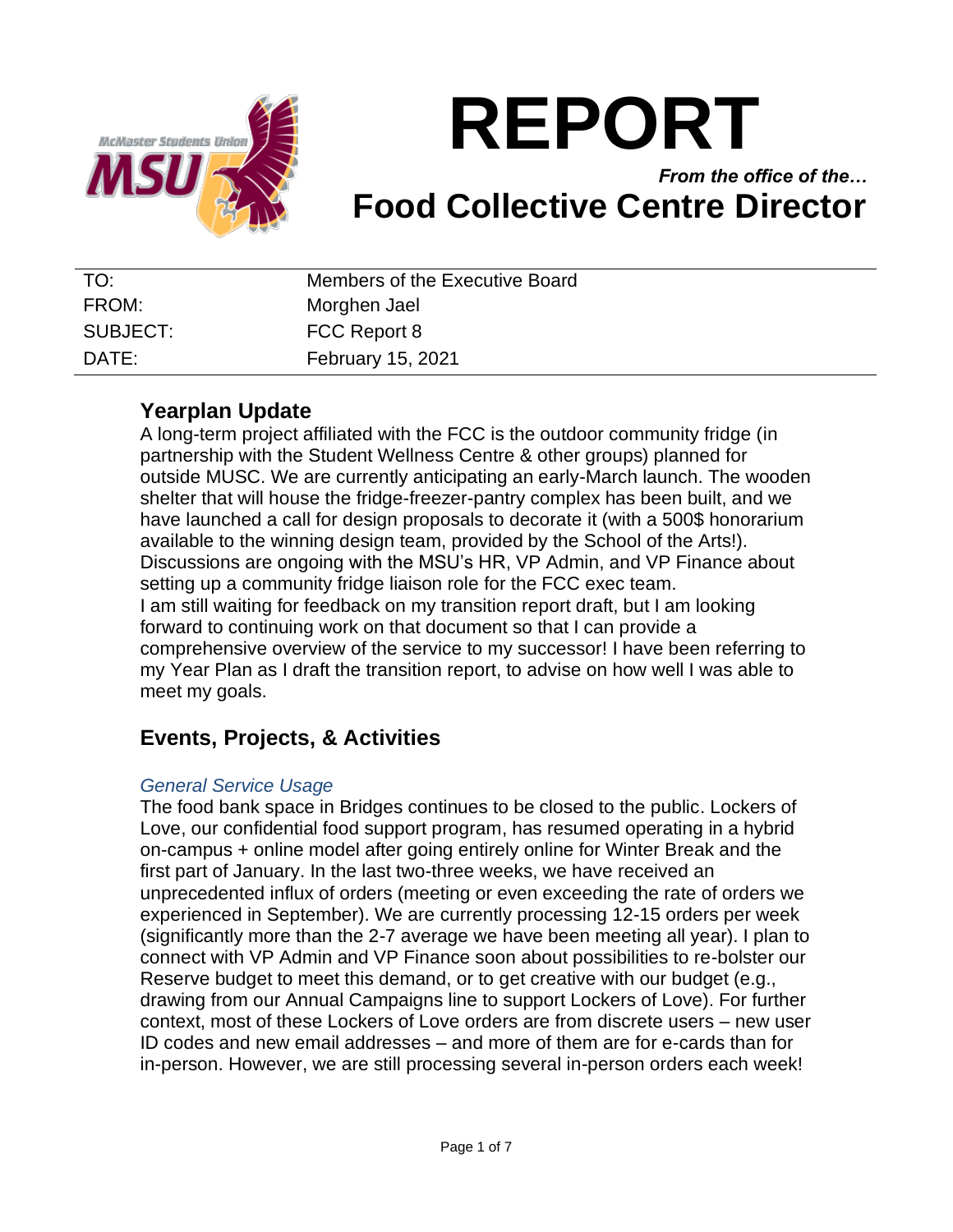We have also officially added some early-December donations to our food bank inventory, which has diversified our in-person offerings. The next step is to go through and identify any near-expiring items (e.g., within the next two months), and donate them to other Hamilton food banks to help make sure they are consumed before the expiry date.

Finally, we continue to give out SHEC-provided pregnancy tests in our in-person Lockers of Love program. This collaboration has been successful; there have been partners making use of Lockers of Love solely for the purpose of getting a pregnancy test in a discreet manner, and there are others that take advantage of the opportunity to get some non-perishable food items as well.

#### *Projects & Events: Cupid's Cook-Along (Upcoming as I write this report)*

This virtual event is being organized by our Community Kitchen Coordinator (CKC) and her committee of volunteers. It is Valentine's Day themed and is scheduled to happen on Sunday February 13; the CKC will be teaching participants how to make Greek yogurt cheesecake bites, a (relatively) healthy dessert with options for personalized fruit toppings. (I see this event as a valuable contribution to the suite of recipes we've taught in Community Cook-Alongs this year; food security means being able to cook and eat in a fulfilling/fun way, not just in a perfectly "healthy" way). Participants in this workshop will have the chance to win one of five 20\$ electronic gift cards, to a grocery store of their choice. We are also planning to offer financial assistance for buying ingredients in the form of President's Choice e-cards, for anyone whose financial situation is a barrier to their participation! We are looking into offering in-person Community Cook-Along events later this semester, but this one was planned as an online event before the return to campus, so we decided to stick with our plan.

#### *Projects & Events: Intersectionality campaign (Upcoming)*

This advocacy campaign is being devised by our Social and Political Advocacy Coordinators and their committee of volunteers. It will be a five-week social media campaign later this semester, with one post each week highlighting a different intersection between food (in)security and another area of identity (e.g., ability, socioeconomic status, race). The posts will share facts, statistics, and anecdotes about how food (in)security relates to the other area of interest, with a particular focus on campus/undergraduate experiences. The campaign is primarily educational – it will define terms, encourage awareness of intersecting social factors – but it will also direct viewers to campus and community resources as is relevant. The Social and Political Advocacy Coordinators are working to organize the campaign in a large-scale way (working with our Promotions Coordinator to decide on a cohesive and appealing design scheme, choosing which intersections to highlight when), and the volunteers they oversee are doing the detailed research on the areas of intersection in small groups. It is a longterm/large-scale group project of sorts!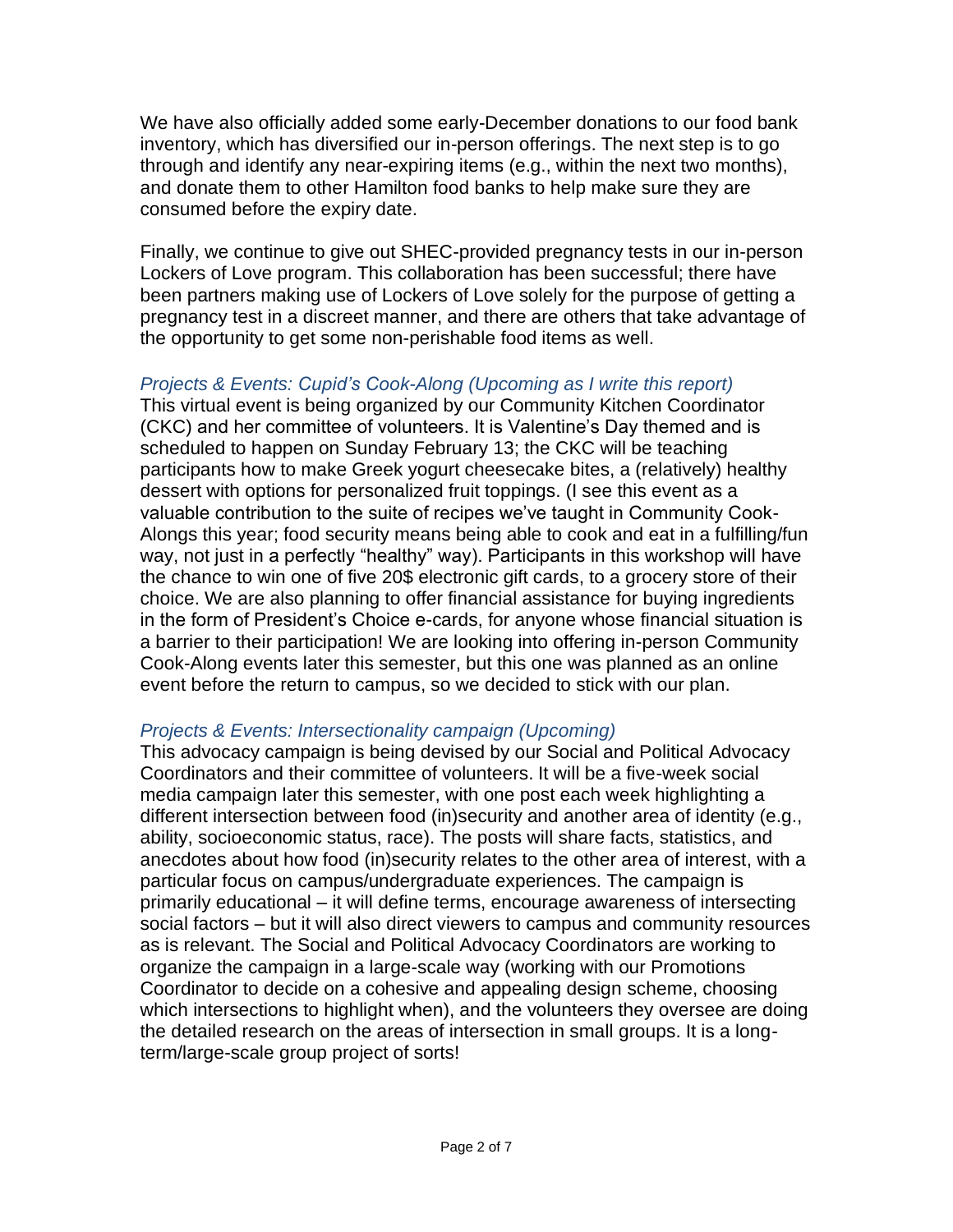#### *Projects & Events: Transition to in-house production and delivery of Good Food Boxes (ongoing)*

The Good Food Coordinator and I have been working with TwelvEighty staff, MSU Comms, and a local courier company (H.M. Courier) to offer in-house production and delivery of Good Food Boxes this month. We are offering the boxes for delivery and pick-up on Friday February 11; this is also the day we will be, with volunteers, packing and assembling the boxes themselves in the TwelvEighty restaurant space. Due to a short promotional timeline, we received 18 orders this month (on par with past months, but not a substantial increase like we expected with the offering of delivery). Hopefully with increased time to promote and more awareness/familiarity with the delivery system, more orders will be placed next month.

We charged 26\$ for boxes for delivery, and we offered an in-person pick-up option at 16\$ (because we wouldn't be paying the courier company their 10\$ fee) for folks that live outside the delivery radius or who live in residence on campus (also inaccessible to our courier). The choice to offer a lower, pick-up price was made after an extensive conversation with our exec team; it dilutes the appeal of the delivery option to have a cheaper option available, but we decided that it was ultimately important to making sure that Good Food Boxes are widely accessible. In future months, we will work on striking a balance between emphasizing the delivery option and understanding that some folks want to participate in the Good Food Box program at a lower cost.

## **Outreach & Promotions**

#### *Summary*

Since my last report, we promoted our Cupid's Cook-Along workshop and our new in-house production + delivery model for Good Food Box using graphics the FCC commissioned from Underground. Accompanying the GFB graphic, we posted a screenshot of a map with the delivery radius delineated with a black line. For next month, we will work with Underground to create a delivery radius graphic that is more precise and more aesthetically appealing! Finally, alongside the GFB graphic, we also shared a photograph of the produce from a previous box, so that potential purchasers can get a sense of the scope of contents in the boxes. We have used this photograph before, so this month, as we package the in-house GFBs, we will take more photos of the produce to use for future promotional efforts.

We also posted the general MSU Director/AD hiring graphic on our grid to encourage applicants. Finally, we reshared the Community Fridge call for artists graphic pasted below. We haven't decided yet if/when we will post it on our grid, but it is a graphic created by the Student Wellness Centre  $\circled{c}$ .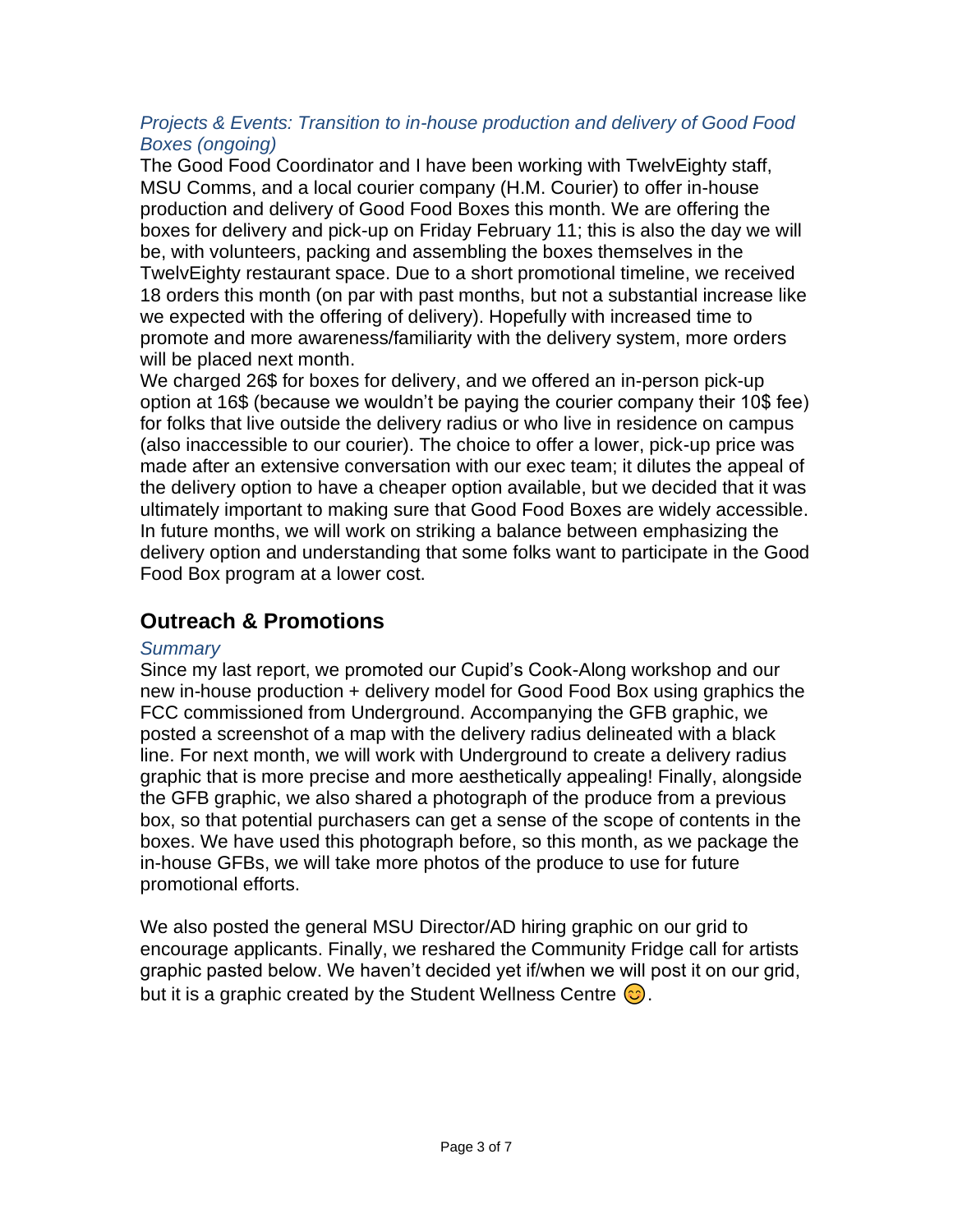#### *Promotional Materials*



#### *Social Media Engagement since the Previous Report*

Instagram: we have 980 followers (13 more than our previous report). Insights:

Last 30 Days  $\vee$ 

Jan 11 - Feb 9

## **Insights Overview**

You gained 14 more followers compared to Dec 12 - Jan 10.

| Accounts reached       | $\begin{matrix}801\\-\t82.9\%\\\end{matrix}$ |  |
|------------------------|----------------------------------------------|--|
| Accounts engaged       | $\begin{array}{c} 128 \\ +3.2\% \end{array}$ |  |
| <b>Total followers</b> | $980$<br>$+1.4\%$                            |  |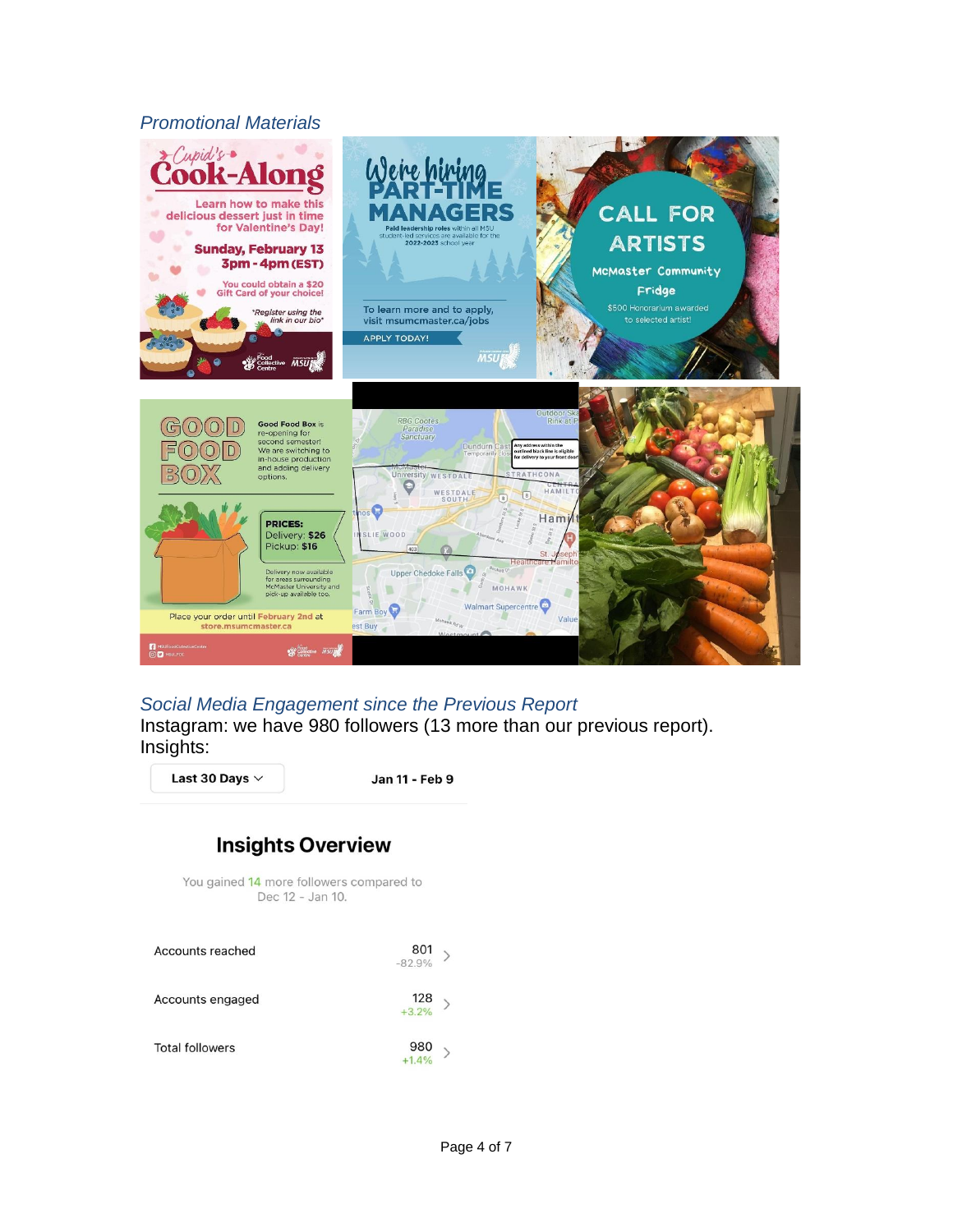Facebook: We have 1503 page likes (up 3 from the previous report) and 1569 follows (up two from the previous report). Insights:

| Jan 13 - Feb 9                     |                                                                        | Last 28 days •                                 |                 |
|------------------------------------|------------------------------------------------------------------------|------------------------------------------------|-----------------|
| <b>Post Reach</b><br>548<br>$-431$ | Post<br><b>Engagements</b><br>49<br>$-47$                              | <b>New Page</b><br>Likes<br>5<br>$\triangle$ 3 |                 |
| Posts (?)                          | 3 posts published in the last 28 days.<br><b>MOST ENGAGING POSTS</b>   |                                                | <b>See More</b> |
|                                    | <b>Our Good Food Box</b><br>$\bullet$ $\bullet$ is re-op<br>January 27 | Reach<br>Engagements                           | 392<br>40       |
| <b>Cook-Along</b>                  | Valentine's Day is<br>just around the c<br>February 8                  | Reach<br>Engagements                           | 138<br>3        |
|                                    | MSU is hiring part-<br>time managers fo<br>January 13                  | Reach<br>Engagements                           | 172<br>0        |

Twitter: We have 663 followers (2 more than previous report). Insights:

28 day summary with change over previous period

| <b>Tweets</b>      | <b>Tweet impressions</b> | Profile visits        | <b>Mentions</b> | <b>Followers</b> |
|--------------------|--------------------------|-----------------------|-----------------|------------------|
| $3 \times 200.0\%$ | 3,871 1343.9%            | 123                   |                 | 66313            |
|                    |                          | $A \wedge A \wedge A$ | $\sim$          |                  |

Our followers on Facebook and Twitter have remained relatively stable all year, while our Instagram followers have increased. Future promotional efforts could target audiences on Facebook and Twitter specifically, to try to increase engagement.

## **Finances**

#### *Budget Summary*

Although last month the AD and I decided to increase the standard Lockers of Love e-card amount to 20\$, we are now experiencing an unexpected and unprecedented influx of orders, so we made the decision to reduce the default ecard amount to 15\$. We still take particular circumstances into account, and occasionally give out gift cards of a higher value if a partner is caring for several dependents or is otherwise in a special circumstance.

We expect to spend more of our promotional budget soon on our extensive social media Intersectionality Campaign, coming up this semester. The Annual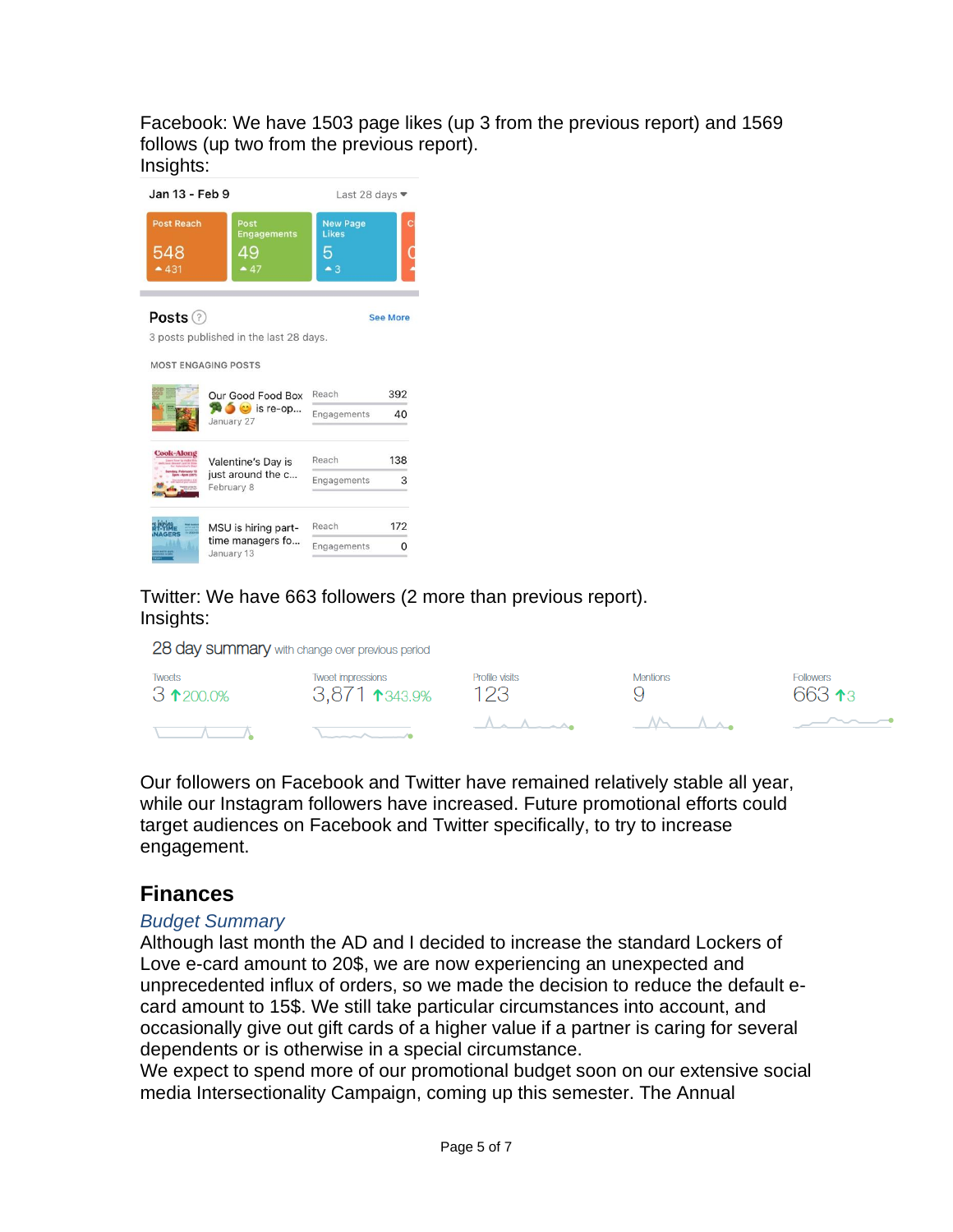Campaigns spending is also projected to increase very soon: I am about to make purchases for several cook-along gift cards, for example, and we will begin to spend on in-person venue costs for advocacy and cooking workshops. Finally, spending on *Cultivating Change* continues to be tracked separately, because our budget for those events were set by the grant given to the FCC by the McMaster Okanagan Committee last year.

| <b>ACCOUNT</b><br><b>CODE</b> | <b>ITEM</b>                             | <b>BUDGET/</b><br><b>COST</b> |
|-------------------------------|-----------------------------------------|-------------------------------|
| 5003-0318                     | <b>FCC - OFFICE SUPPLIES</b>            |                               |
| <b>SUPPLIES</b>               | <b>TOTAL SPENT IN LINE</b>              | 0                             |
|                               | <b>REMAINING IN LINE</b>                | $\overline{0}$                |
|                               |                                         |                               |
| 6102-0318                     | FCC - ANNUAL CAMPAIGNS                  | 2300                          |
|                               | <b>TOTAL SPENT IN LINE</b>              | 841.53                        |
|                               | <b>REMAINING IN LINE</b>                | 1458.47                       |
|                               |                                         |                               |
| 6494-0318                     | FCC - VOLUNTEER RECOGNITION             | 750                           |
|                               | <b>TOTAL SPENT IN LINE</b>              | 300                           |
|                               | <b>REMAINING IN LINE</b>                | 450                           |
| 6501-0318                     | FCC - ADVERTISING & PROMOTIONS          | 2300                          |
|                               | <b>TOTAL SPENT IN LINE</b>              | 1524.80                       |
|                               | <b>REMAINING IN LINE</b>                | 775.20                        |
|                               |                                         |                               |
| 6603-0318                     | FCC – RESERVE                           | 2500                          |
|                               | <b>TOTAL SPENT IN LINE</b>              | 1986.89                       |
|                               | <b>TOTAL REMAINING IN LINE</b>          | 513.11                        |
|                               | <b>TOTALS</b>                           |                               |
|                               | TOTAL BUDGETED DISCRETIONARY SPENDING   | 7950                          |
|                               | TOTAL ACTUAL DISCRETIONARY SPENDING     | 4653.22                       |
|                               | <b>REMAINING DISCRETIONARY SPENDING</b> | 3296.78                       |

## **Executives & Volunteers**

Our new Social & Political Advocacy Coordinator, hired to work on the *Cultivating Change* project for the Winter semester, is now fully settled into her role and has completed her training! We decided as an exec team to meet for longer every two weeks instead of for shorter every week, so that has changed our working dynamic as a team somewhat; it means that our meetings are more thorough and comprehensive when they do happen, which is a good thing! However, it means that if an exec member has to miss a meeting, they have to wait longer before they can connect with the whole team face-to-face again.